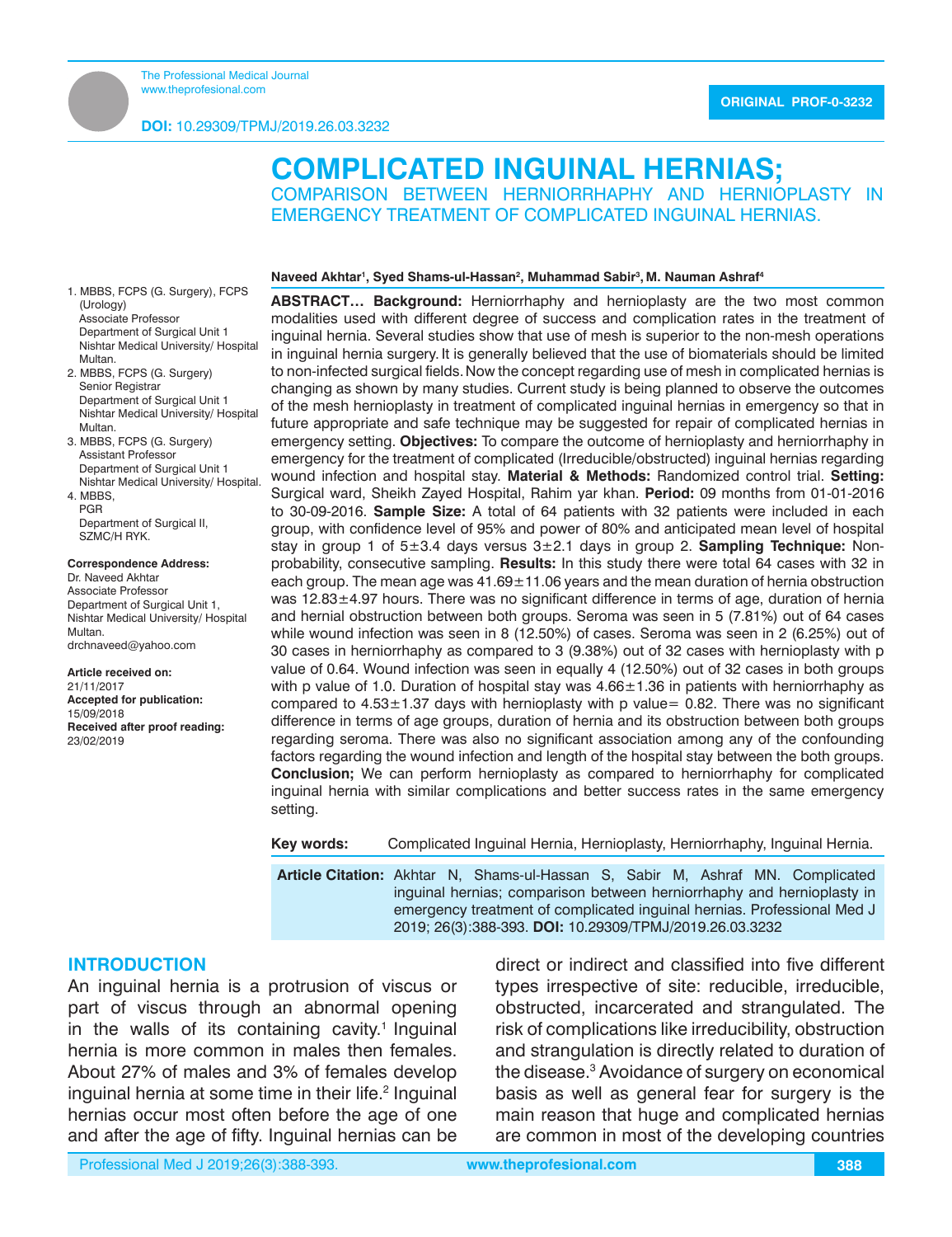including Pakistan.

The only definite treatment for inguinal hernia is surgery. Herniorrhaphy (for example Bassini) is a non-mesh surgical technique whereas in Lichtenstein tension-free repair synthetic polypropylene mesh is used to repair the defect. Repair in complicated inguinal hernia using biosynthetic material like mesh is usually avoided due to fear of infectious complications but now concept is changing as many studies have shown comparable or even better results than non-mesh techniques.

A study showed Lichtenstein herniorrhaphy group has overall complication rate (wound infection and seroma formation) of 7.4% versus 11.1% in Bassini technique group, whereas post-operative hospital stay was 5±3.4 days in Lichtenstein technique group as compared to 3 $\pm$ 2.1 days in Bassini technique group.<sup>4</sup> In another study, postoperative complications were observed in 15.5% patients subjected to Lichtenstein repair and 19% complications were noted in patients who were operated on with the Bassini technique.<sup>5</sup> Now it is widely accepted that the repair of complicated inguinal hernia with the Lichtenstein technique is safe and associated with satisfactory long-term outcomes, despite potential contaminations of the surgical field.<sup>6</sup>

Complicated hernias are those hernias which are previously reducible and now they become irreducible and causing pain and features of obstruction i.e. vomiting, abdominal distention and constipation.

# **OBJECTIVE**

Several studies show that use of mesh is superior to the non-mesh operations in inguinal hernia surgery. It is generally believed that the use of biomaterials should be limited to non-infected surgical fields. Now the concept regarding use of mesh in complicated hernias is changing as shown by many studies. Current study is being planned to observe the outcomes of the mesh hernioplasty in treatment of complicated inguinal hernias in emergency so that in future appropriate and safe technique may be suggested for repair

of complicated hernias.

## **MATERIAL AND METHODS Setting**

Surgical Department Sheikh Zayed Hospital, Rahim Yar Khan.

## **Duration of Study**

9 months from 01-01-2016 to 30-09-2016.

## **Sample Size**

A total of 64 patients, 32 will be included in each group, with confidence level of 95% and power of 80% and anticipated mean level of hospital stay in group 1 of  $5\pm3.4$  days versus  $3\pm2.1$  days in aroup  $2<sup>4</sup>$ 

## **Inclusion Criteria**

All male patients with Age between 20-80 years and duration of irreducibility/obstruction not more than 24 hours, without any history of diabetes, hypertension and COPD.

## **Exclusion Criteria**

No female patients, patients presented more than 24 hours of obstruction, H/O DM, HTN and patients on anticoagulants were excluded.

## **Study Design**

Randomized clinical trial.

#### **Sample Selection**

Consecutive Non-probability sampling technique.

## **Data Collection**

After the approval of the study from the ethical committee of the hospital, patients will be recruited in this study through emergency department. A written informed consent will be taken from the patient after explaining nature of study. Patients will be divided into 2 groups using random number table. Group A will be managed with herniorrhaphy and group B will be managed<br>with hernioplasty. Patient's post-operative with hernioplasty. Patient's post-operative hospital stay will be noted and will be called for follow-up visit on  $7<sup>th</sup>$  post-op day and assessed for seroma formation and wound infection. Patients will follow up at one month and at 3 months to see late complications.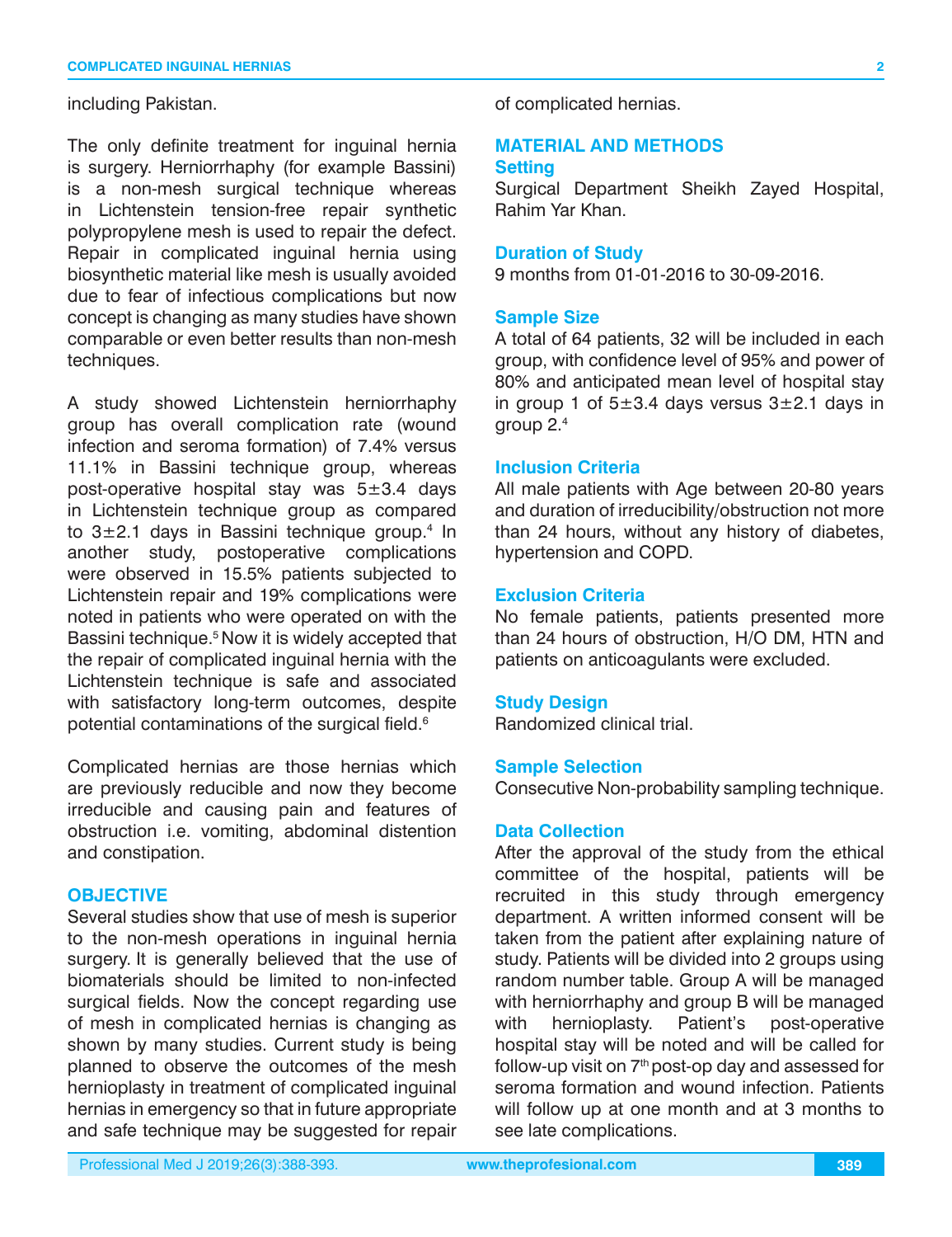## **Data Analysis**

The data will be entered and analyzed by using SPSS version 15. Data analysis will be done by presenting numerical variables like age, hospital stay, duration of obstruction, duration of hernia as mean  $\pm$  standard deviation. Variables like presence or absence of seroma and wound infection will be presented as percentages. Chisquare test will be applied for seroma and wound infection whereas t-test will be used for hospital stay. P value <0.05 will be taken as significant. Means of control of bias like blinding of the data collector will be assured & effect modifiers like age, duration of irreducibility/obstruction, duration of hernia will be controlled by stratification and restriction by exclusion criteria. Post-stratification chi-square test and t-test will be applied.

## **RESULTS**

In this study there were total 64 cases with 32 in each group. The mean age was  $41.69 \pm 11.06$ years. The mean duration of hernia was 1.92 years. The mean duration of hernia obstruction was 12.83±4.97 hours. The mean duration of hospital stay was 4.59 days. There was no significant difference in terms of age, duration of hernia and hernial obstruction between both groups as in Table-I. Seroma was seen in 5 (7.81%) out of 64 cases while wound infection was seen in 8 (12.50%) of cases.

Seroma was seen in 2 (6.25%) out of 32 cases in herniorrhaphy as compared to 3 (9.38%) out of 32 cases with hernioplasty with p value of 0.64. Wound infection was seen in equally 4 (12.50%) out of 32 cases in both groups with p value of 1.0. Duration of hospital stay was  $4.66 \pm 1.36$  in patients with herniorrhaphy as compared to  $4.53\pm1.37$  days with hernioplasty with p value= 0.82.

There was no significant difference in terms of age groups, duration of hernia and its obstruction between both groups regarding seroma as in Table-II. There was also no significant association among any of the confounding factors regarding the wound infection and length of the hospital stay between the both groups as in shown in Table-III&IV.

| <b>Variables</b>                                                             | <b>Group A (Herniorrhaphy)</b><br>$(n = 32)$ | <b>Group B (Hernioplasty)</b><br>$(n = 32)$ | P- value |  |
|------------------------------------------------------------------------------|----------------------------------------------|---------------------------------------------|----------|--|
| Age                                                                          | $41.34 \pm 11.91$                            | $42.03 \pm 10.32$                           | 0.31     |  |
| Duration of Hernia                                                           | $1.88 \pm 1.26$                              | $1.97 \pm 1.33$                             | 0.40     |  |
| Duration of Hernia Obstruction<br>0.12<br>$13.09 + 5.38$<br>$12.66 \pm 4.59$ |                                              |                                             |          |  |
| Table-I. Distribution of study variables among both groups n = 64            |                                              |                                             |          |  |

| <b>Duration of Hernia</b>                                                                |              | <b>Complication</b> | Herniorrhaphy  | Hernioplasty | P-value |
|------------------------------------------------------------------------------------------|--------------|---------------------|----------------|--------------|---------|
| Seroma<br>$<$ 1 year                                                                     |              | <b>Yes</b>          |                | 2            | 0.54    |
|                                                                                          |              | No.                 | 19             | 18           |         |
|                                                                                          |              | <b>Yes</b>          |                |              | 1.0     |
| $> 1$ year                                                                               | Seroma       | No.                 | 11             | 11           |         |
| <b>Duration of Obstruction</b>                                                           |              | <b>Complication</b> | Herniorrhaphy  | Hernioplasty | P-value |
| $<$ 12 hours                                                                             | Seroma       | <b>Yes</b>          |                | 2            | 0.62    |
|                                                                                          |              | No.                 | 18             | 23           |         |
|                                                                                          |              | Yes                 |                | 0            | 1.0     |
| $>12$ hours                                                                              | Seroma       | No.                 | 12             | 6            |         |
| <b>Age Groups (Years)</b>                                                                | Complication |                     | Herniorrhaphy  | Hernioplasty | P-value |
| 20-39                                                                                    | Seroma       | Yes                 |                | 0            | 0.37    |
|                                                                                          |              | No.                 | 15             | 12           |         |
| 40-59                                                                                    | Seroma       | Yes                 | $\mathbf{0}$   |              | 0.38    |
|                                                                                          |              | No.                 | 13             | 17           |         |
| 60-80                                                                                    | Seroma       | <b>Yes</b>          |                | 2            | 0.13    |
|                                                                                          |              | No.                 | $\mathfrak{p}$ | $\Omega$     |         |
| Table II, Osnama with nasnast to different worldblas of bath mergers of the scale were a |              |                     |                |              |         |

**Table-II. Seroma with respect to different variables of both groups n=32 in each group**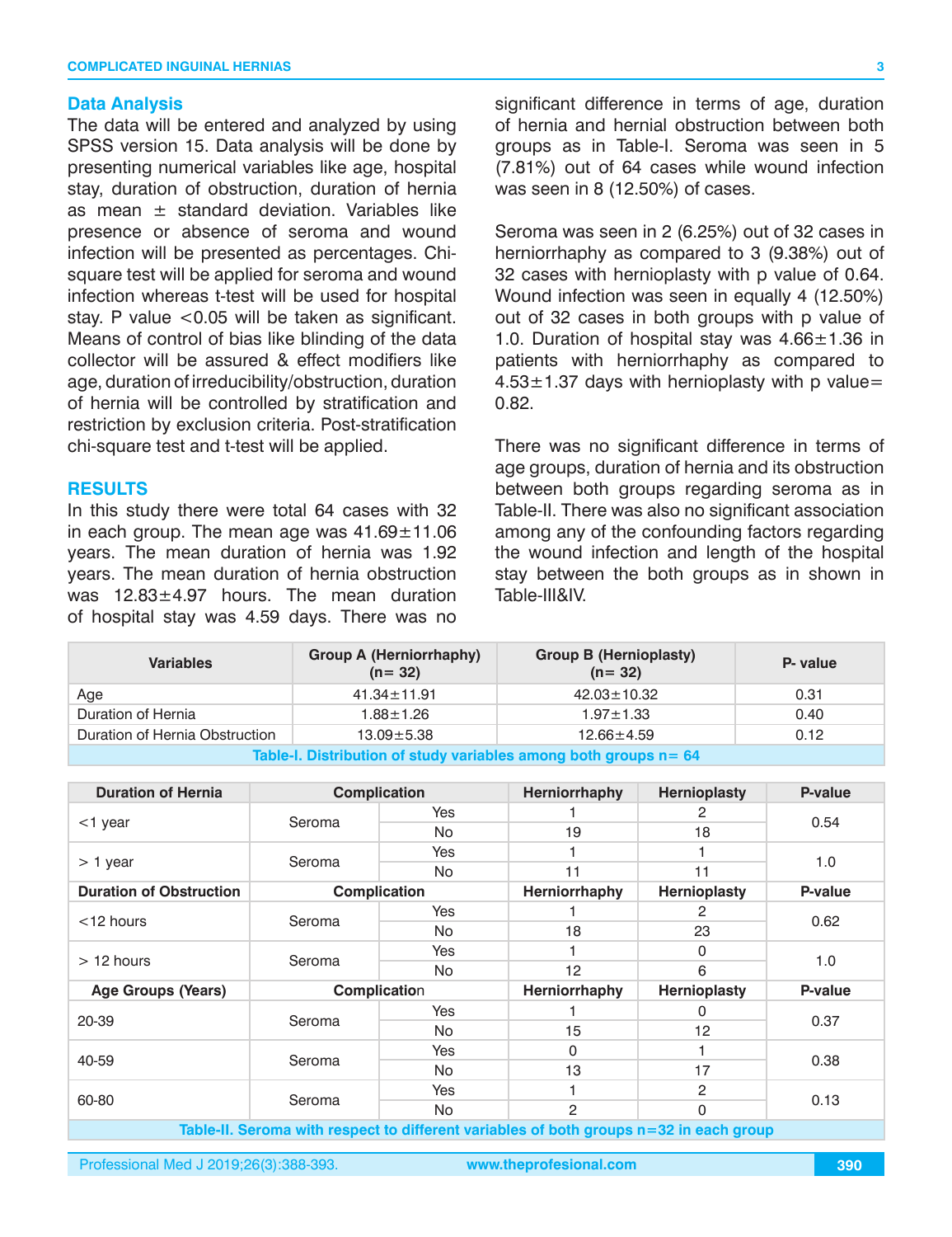#### **COMPLICATED INGUINAL HERNIAS**

| <b>Duration of Hernia</b>      | <b>Complication</b>    |            | Herniorrhaphy   | <b>Hernioplasty</b> | P-value        |
|--------------------------------|------------------------|------------|-----------------|---------------------|----------------|
| $<$ 1 Year                     | Wound Infection        | Yes        | 2               |                     | 1.0            |
|                                |                        | <b>No</b>  | 18              | 19                  |                |
|                                | Wound Infection        | Yes        | 2               | 3                   | 1.0            |
| $> 1$ Year                     |                        | <b>No</b>  | 10              | 9                   |                |
| <b>Duration of Obstruction</b> | <b>Complication</b>    |            | Herniorrhaphy   | <b>Hernioplasty</b> | P-value        |
| $<$ 12 Hours                   | Wound Infection        | <b>Yes</b> | 2               | 2                   | 1.0            |
|                                |                        | No.        | 17              | 24                  |                |
| $>12$ Hours                    | Wound Infection        | Yes        | 2               | 2                   | 0.55           |
|                                |                        | <b>No</b>  | 12 <sup>2</sup> | 4                   |                |
| Age groups (Years)             | <b>Complication</b>    |            | Herniorrhaphy   | <b>Hernioplasty</b> | <b>P-Value</b> |
| 20-39                          | Wound Infection        | <b>Yes</b> |                 |                     | 1.0            |
|                                |                        | <b>No</b>  | 15              | 11                  |                |
| 40-59                          | <b>Wound Infection</b> | Yes        | 0               | 2                   | .0.49          |
|                                |                        | No.        | 13              | 16                  |                |
| 60-80                          | <b>Wound Infection</b> | Yes        | 3               |                     | 0.40           |
|                                |                        | No.        | 0               |                     |                |

**Table-III. Wound infection with respect to different variables of both groups n=32 in each group**

| <b>Duration of hernia</b>      | <b>Complication</b>  |                     | Herniorrhaphy | <b>Hernioplasty</b> | P-value |
|--------------------------------|----------------------|---------------------|---------------|---------------------|---------|
| $<$ 1 year                     | <b>Hospital Stay</b> | $<$ 5               | 14            | 17                  | 0.45    |
|                                |                      | >5                  | 6             | 3                   |         |
|                                | Hospital Stay        | $<$ 5               | 6             | 7                   | 1.0     |
| $> 1$ year                     |                      | >5                  | 6             | 5                   |         |
| <b>Duration of obstruction</b> |                      | <b>Complication</b> | Herniorrhaphy | <b>Hernioplasty</b> | P-value |
| $<$ 12 hours                   | <b>Hospital Stay</b> | $<$ 5               | 14            | 20                  | 1.0     |
|                                |                      | >5                  | 5             | 6                   |         |
| $>12$ hours                    | Hospital Stay        | $<$ 5               | 6             | 4                   | 0.62    |
|                                |                      | >5                  | 7             | 2                   |         |
| Age groups (Years)             | <b>Complication</b>  |                     | Herniorrhaphy | <b>Hernioplasty</b> | P-value |
| 20-39                          | <b>Hospital Stay</b> | $<$ 5               | 12            | 10                  | 0.67    |
|                                |                      | >5                  | 4             | 2                   |         |
| 40-59<br><b>Hospital Stay</b>  | $<$ 5                | 6                   | 12            | 0.29                |         |
|                                |                      | >5                  | 7             | 6                   |         |
| 60-80                          | <b>Hospital Stay</b> | $<$ 5               | 2             | 2                   | 1.0     |
|                                |                      | >5                  |               | $\mathbf 0$         |         |

**Table-IV. Hospital stay with respect to different variables of both groups n=32 in each group**

# **DISCUSSION**

Inguinal hernia repair is the most common surgery in general surgery, about 80,000 interventions per year are performed in Britain, 100,000 in France and 700,000 in USA. $^{7,8}$  Given its high frequency, inguinal hernia has an important impact on both medical and economic fields. The standard method for inguinal hernia repair, proposed by Bassini in 1887, has had little change in the last hundred years. The concept of tension free hernioplasty, postulated by Lichtenstein, is widely used nowadays. This method, which uses a synthetic mesh, seems to have more beneficial

effects than the techniques without meshes, because it's an easier technique, it has less postoperative pain, a faster work reinsertion and it can be performed with local anesthesia.<sup>9,10,11</sup>

Seroma was seen in 2 (6.25%) out of 32 cases in herniorrhaphy as compared to 3 (9.38%) out of 32 cases with hernioplasty with p value of 0.64. Similar results were also observed in previous studies where this complication was seen in up to 8% of cases.12,13,14 The study done by Javed M et al, also did not find any significant difference in terms of seroma between their both groups, however,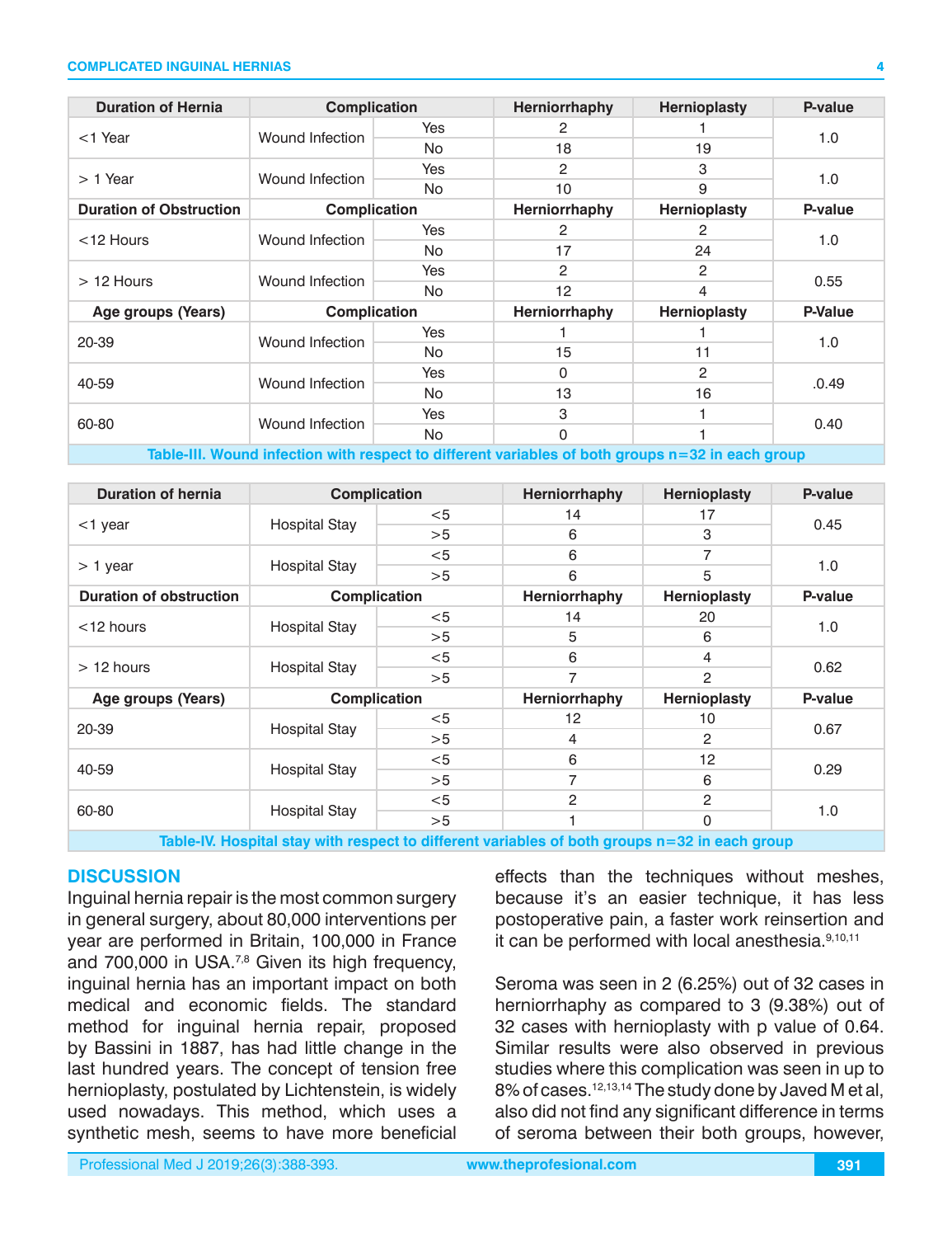the more cases were seen with the group, which were treated with mesh hernioplasty.<sup>14</sup>

It was seen that seroma was more seen in cases that had duration of hernial obstruction less than 12 hours and those who were treated with mesh hernioplasty. These cases might have severe obstructed hernia, which led to an early reporting to emergency and then surgery. The reason of higher number in hernioplasty can be due to extensive inflammation or infective area, which was widely dissected and then mesh was put there. But this led to collection of this serous fluid, which is usually found higher whenever there is extensive manipulation is done, as compared to simple herniorrhaphy.

It was also seen that the complication like seroma was also more common with higher age groups with hernioplasty, this could be due to week muscular and other structures in older age groups, which led to lax structures and allowing collection of fluid and it was lesser with herniorrhaphy.

Wound infection was seen in equally 4 (12.50%) out of 32 cases in both groups with p value of 1.0. This was the most common complication at surgical site. All these infections were superficial, and also responded well to dressings and antibiotics. There was no case with deep infection or extrusion of the mesh. Wound infection was seen from 1.3% of cases in a study done by Kurzer et al to 16% by the study done by Holziemer et al.15,16

Wound infection was almost equal in groups but more common with the higher ages. The reason of higher infection in older age groups can be multifactorial. As the co comorbid conditions like Diabetes mellitus can be a cause of decreased immunity, which led to higher chances of infections. Secondly, the decrease compliance of the drugs due to old age, poor wound care and multiple restraining factors, especially to antibiotics can be another cause of higher infection rate.

Wound infection was also common in those who had hernia for more than one year; however there was no difference between the both groups. The reason for higher infection rate with increased duration of hernial presence can be due to decreased compliance, which is due to chronic disease and lesser intent to care of wound. Another factor involved can be due to sub-acute chronic infection that is under going through out this process. However the both groups had equal rates of infection and no technique was found either better or worse. The incidence of higher infection in our study as compared to that of Kurzer et al can also be due to economic factors. The affordability of the quality antibiotics and the surgical care at developed countries as compared to ours can be a factor leading to more infection rate <sup>15</sup>

Duration of hospital stay was  $4.66 \pm 1.36$  in patients with herniorrhaphy as compared to  $4.53 \pm 1.37$ days with hernioplasty with  $p$  value = 0.82. Similar was seen by other studies as well.<sup>17,18</sup> The reason for lesser length of stay with hernioplasty can be due to better technique and tension free clean mesh rather than the suturing only. The main factor involved in decreased length of stay can be decreased pain which is one of the most common complication and have been studied in the many studies in past and it was found more common with hernirraphy.<sup>17</sup>

Secondly the cases with hernioplasty had relatively higher ages and their majority patients fell in older age groups. These were the cases that had wound infections.

There were many strengths of this study. As this study compared the two most common techniques used for the treatment of hernias in emergency as well as elective procedures and also addressed the good number of complications.

However there were many limitations too. The most widely studied complications like pain was not seen in this case. We also did not use the co morbid conditions in both the groups like DM, HTN which might have added to long term hospital stay.